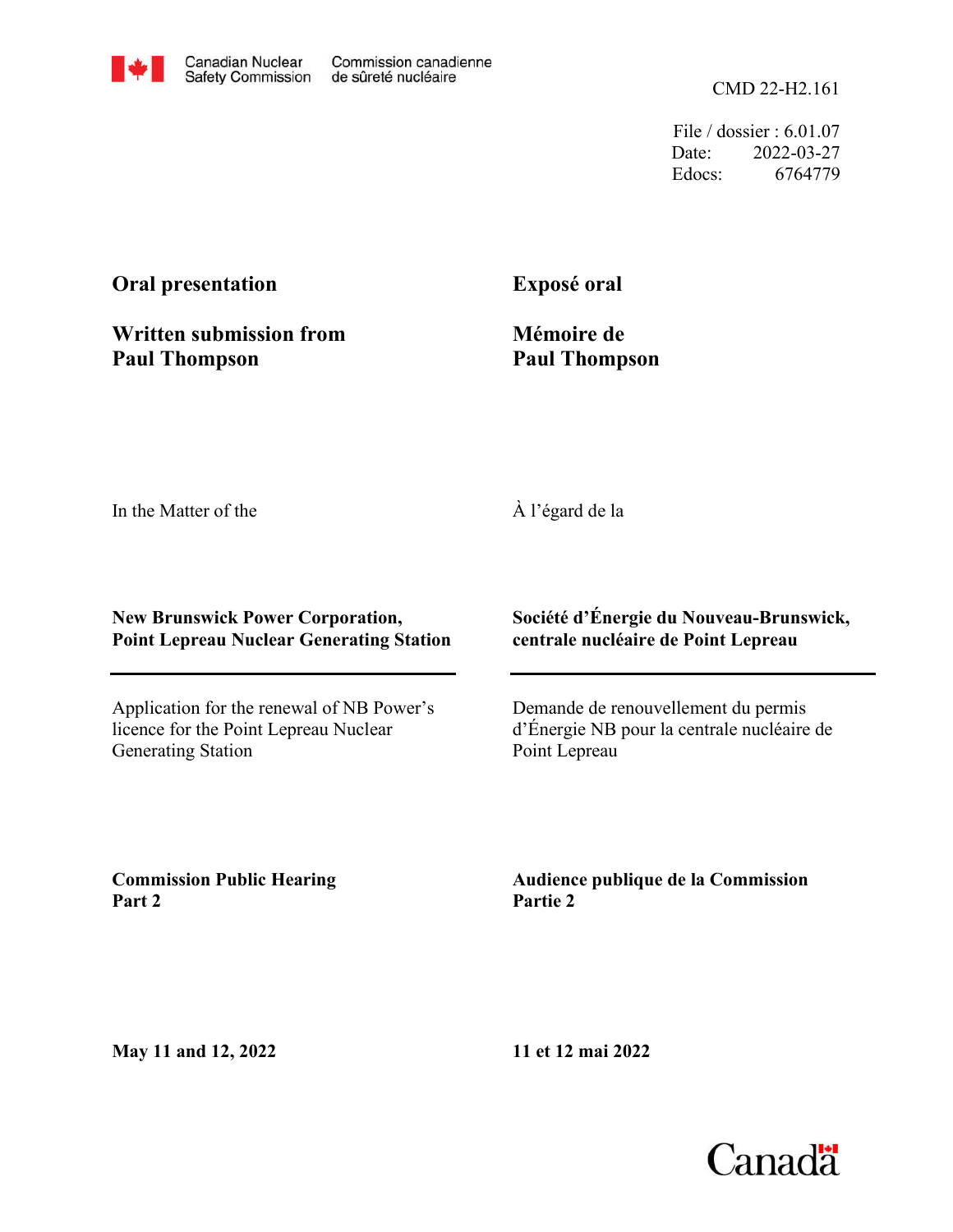## **PAUL THOMPSON**

**Nerepis, NB E5K 3W3**

March 22, 2022

Canadian Nuclear Safety Commission Senior Tribunal Officer - Commission Registry Email: [interventions@cnsc-ccsn.gc.ca](mailto:interventions@cnsc-ccsn.gc.ca) 280 Slater Street, P. 0. Box 1046 Ottawa, ON K1P 559

**SUBJECT:** Submission on the PLGS Power Reactor Operating Licence Renewal

Dear Senior Tribunal Officer- Commission Registry

I am providing this written submission in support of the renewal the Point Lepreau Generation Station (PLGS) Power Reactor Operating Licence and would like to participate in person for an oral intervention to the Part-2 hearing in support of the renewal

My name is Paul Thompson. I am a professional engineer with more than 42 years of experience working in the Canadian Nuclear Industry, many of them for NB Power at the Point Lepreau Generating Station. I am a Fellow of the Canadian Nuclear Society and have twice held the position of President of the society. My wife and I, along with my three children and one grandchild all reside in this beautiful province of New Brunswick we all call home.

I would like to start off by highlighting the importance of Point Lepreau to the Province of New Brunswick. PLGS provides about one third of the power generated in New Brunswick. It has had an excellent safety and environmental performance record. Because it is non-GHG emitting, it also plays an essential role in allowing NB Power's to meet its emission targets. PLGS employs about 850 highly skilled people. It provides a significant positive socio-economic impact for the province and supports the electricity generation base that allows New Brunswick to enjoy the lowest power rates in Atlantic Canada, which in turn provides benefits for industry and the public. In summary, PLGS produces clean, safe, reliable, and cost-effective power. It is hard to imagine the situation the province would be facing now, in light of the need to meet Canada's GHG emissions targets, had PLGS had not have been refurbished! A canoe, a creek and no paddle come to mind.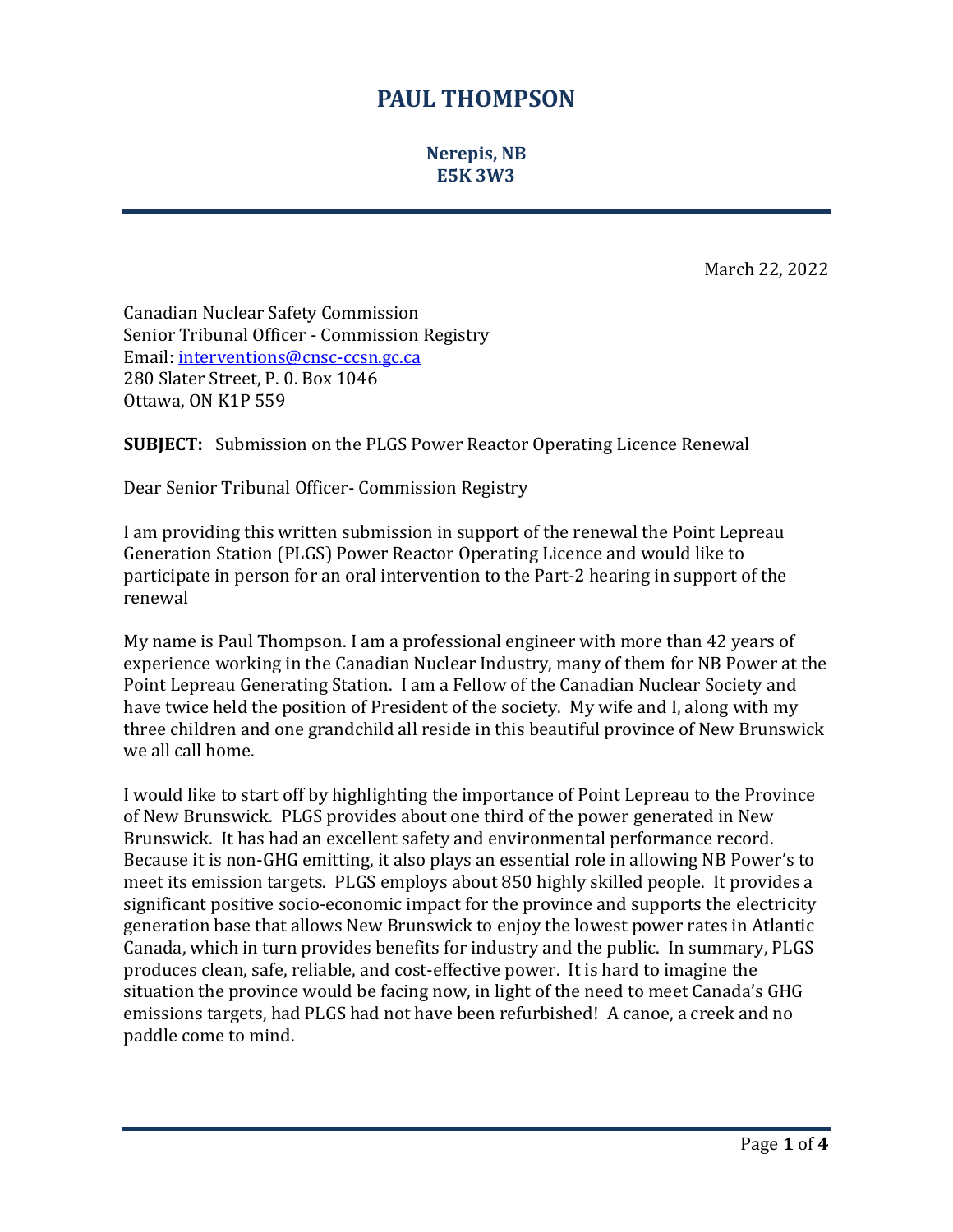NB Power is a qualified and experienced nuclear operator. It has extensive process and programs in place. It has well trained, qualified, and engaged staff which operate and support a well designed and maintained nuclear facility. It produces low-cost electricity in a safe and reliable manner, all the while providing due protection to the health and welfare of the staff, public and environment.

I would like to highlight a few specific points:

Nuclear Plants such as Point Lepreau are designed to be able to cope with a wide variety of postulated events. These including external hazards that can be either natural or man-made, as well as internal failures of system or equipment. Both deterministic and probabilistic methods are used to demonstrate that the consequences of such events pose acceptably low risk to workers, the public and the environment. These analyses are backed up by extensive research and development. Work associated with the refurbishment and life extension of Point Lepreau increased the ability of the plant to respond to beyond design basis events.

The station follows a defense in depth concept, that includes as fundamental principles, redundance, diversity, and separation of systems and equipment all designed and constructed to very high standards. Station programs ensure that the plant is operated and maintained within the range of conditions assumed in these analyses. This includes programs such as testing, calibration, safe operating envelope, and environmental and seismic qualification programs. Engineering and maintenance programs including aging and obsolescence management ensure plant equipment continues meets fit for service guidelines and the likelihood of equipment failure is kept to very low levels.

Plant staff are well trained and qualified and are supported by programs such as initial and continuous training involving the use of real-time simulators, employee wellness, hours of work, fitness for duty, and continuous behaviour and observation programs. A comprehensive management system with rigorous operating procedures provide staff the necessary tools to safely operate and maintain the plant. An extensive corrective action, internal assessment, operating experience and benchmarking programs allows the station to have a culture of continuous improvement by learning from their own as well as others experiences and to share in industry best practices. Working closely with utility counterparts through the CANDU Owners Group, as well as the World Association of Nuclear Operators, allows Point Lepreau staff to benefit from the knowledge and experience of the industry as a whole. Station staff truly know what it means to be a nuclear professional and are proud of a strong safety culture.

As an extra layer of defense, the station has a comprehensive Emergency Preparedness Program that plant staff are well trained on, drilled, and tested through extensive exercises involving the New Brunswick Emergency Measures Organization and other external agencies, every 3 years. A dedicated well trained Emergency Response Team provides 24-7 prompt response capability for any potential medical, chemical, radiation and fire events. Similarly, a well trained tactical Nuclear Response Force provides 24-7 coverage to ensure the security of the facility.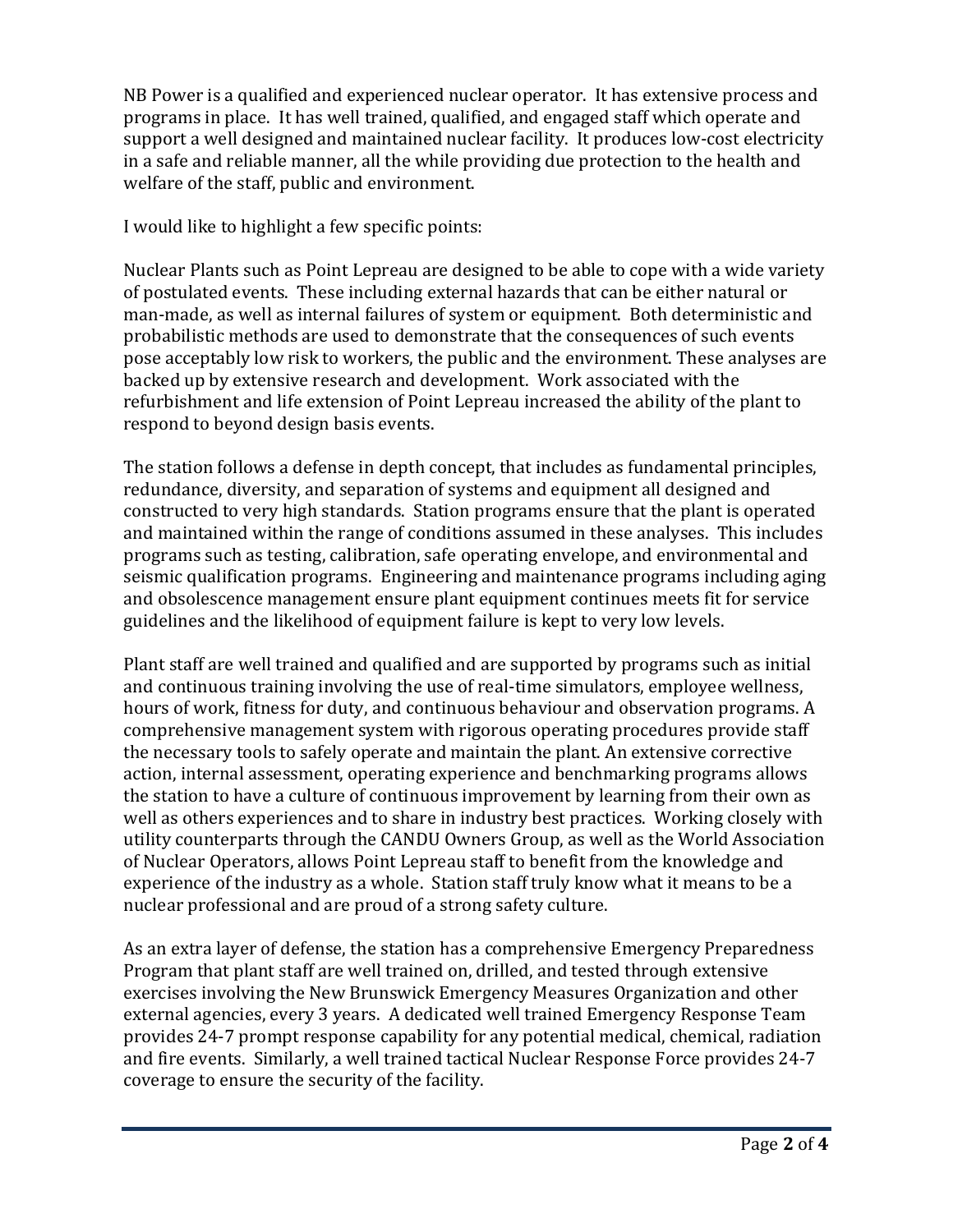NB Power places a high value on employee safety. It has extensive programs for conventional and radiation safety. There is a strong commitment to safety by both the union, workers, and station management. Likewise, NB Power and staff at Point Lepreau feel strongly about protecting the environment. The station is compliant with the ISO-14001 environmental standard. The site has undergone multiple environmental assessments. There is a comprehensive monitoring program and the ecological risk assessment is updated every 5 years. The station also supports a monarch butterfly as well as migratory bird monitoring groups.

NB Power manages its wastes responsibly and follows a reduce, reuse, and recycle approach. With respect to radioactive waste, the station has programs aimed at limiting the material that is brought into areas of the plant where it might become contaminated. Non-radioactive waste is segregated. Radioactive waste is characterized and appropriately handled and safely stored on an interim basis. With respect to used fuel, it should be noted that as an energy intensive fuel, there is not a large amount of used fuel produced. The nuclear industry has a done a tremendous amount of research and development into how it can be safely managed over the necessary time period. The funds needed for transportation and disposal in the deep geological repository being overseen by the Nuclear Waste Management Organization, has been put aside by NB Power as per the requirements in the Power Reactor Operating Licence. Similarly, the station has a preliminary decommission plan and the funds to cover the decommissioning have also been set aside.

NB Power also prides itself in being a good neighbour. It places a high value on its indigenous and community relations programs. The station reaches out through meetings, new letters, the website and open house events. Station staff are proud to be a part of the community they serve.

I believe it is important to point out that the Canadian Nuclear Safety Commission (CNSC) is an internationally well-respected nuclear regulator. It is arms length from government, has a strong policy and regulatory framework, is aligned with the International Atomic Energy Agency, and participates in international regulatory peer reviews. It has a sound management system, uses and open and transparent decisionmaking process and makes fact-based decisions assessing recommendations from its very capable staff.

The CNSC believes in publishing fact-based information to help assist the public better understand nuclear energy. An excellent website provides the public tremendous access to regulatory information. The use of webcasts for hearings and meetings increases the potential for public access and involvement. Day-2 hearings are normally held in the local area allowing for greater public involvement, and there is also a participant funding program available.